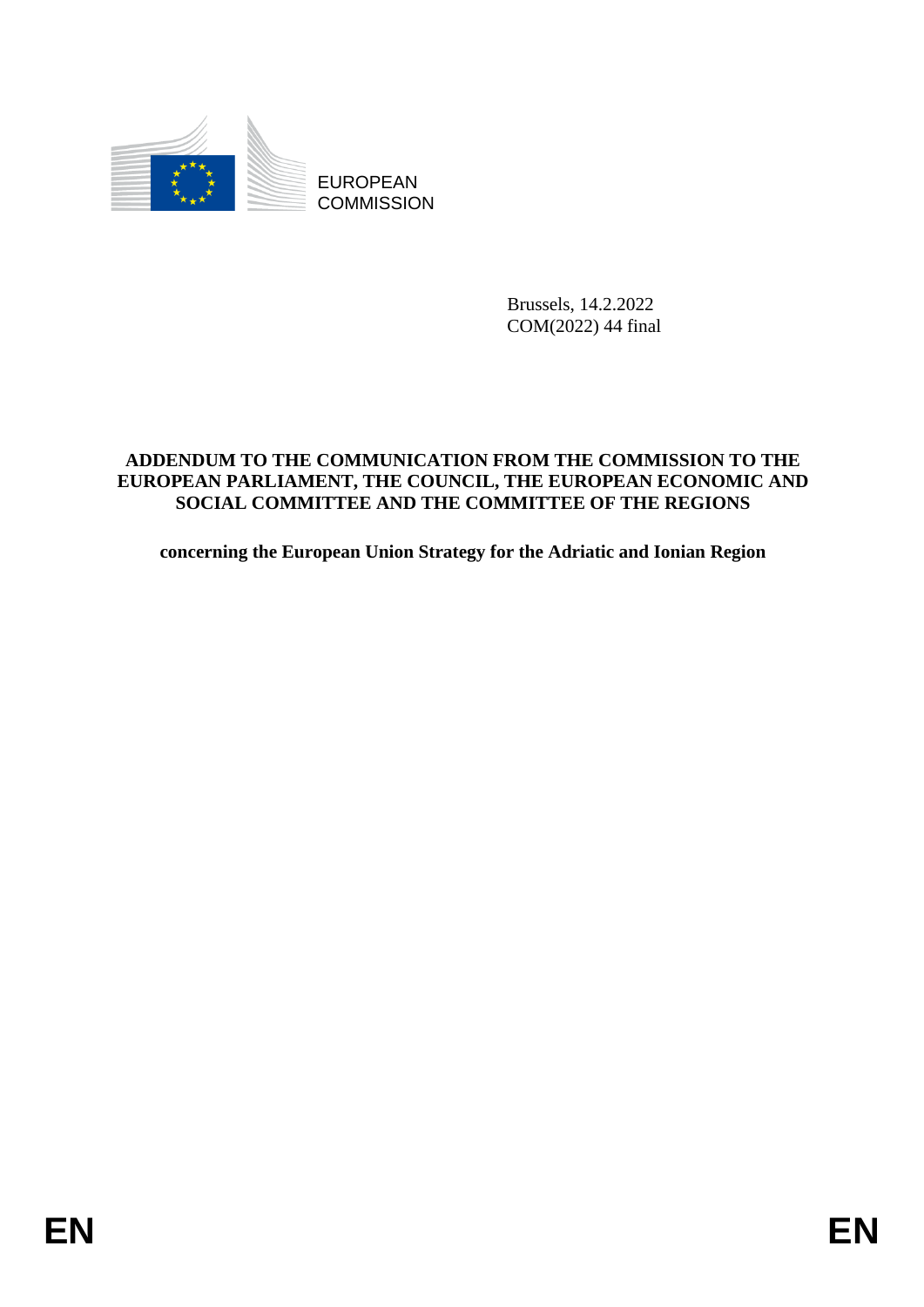# **INCLUSION OF THE REPUBLIC OF SAN MARINO IN THE EU STRATEGY FOR THE ADRIATIC AND IONIAN REGION**

### **1. INTRODUCTION**

In December 2012, the European Council requested the European Commission to present an EU Strategy for the Adriatic and Ionian Region (EUSAIR) by the end of 2014. Following this request, the Commission extensively consulted stakeholders. On 17 June 2014, it adopted the EUSAIR Communication<sup>1</sup>.

As a result, the Council endorsed the EUSAIR in its conclusions of  $24$  October  $2014^2$  and 'called on all relevant actors to implement it without delay'. The Addendum to the EUSAIR Communication (COM(2020) 132 final of 2 April 2020) formally included the Republic of North Macedonia in the EUSAIR.

The general objective of the EUSAIR is to promote sustainable economic and social prosperity in the region by:

- creating growth and jobs;
- improving the region's attractiveness, competitiveness and connectivity;
- preserving the environment; and
- ensuring healthy and balanced marine and coastal ecosystems.

The EUSAIR also aids the EU enlargement process. It enables five Western Balkans countries to cooperate on a par with Member States while promoting the implementation of certain EU policies and strategies at macro-regional level.

To achieve its objectives, the governments of the EUSAIR participating countries<sup>3</sup> commit to align their priorities and to mobilise relevant EU and national funding to carry out the action plan<sup>4</sup>. This action plan aims to make the EUSAIR operational by identifying specific priorities (pillars and topics) and actions for the wider region.

The EUSAIR remains open to other partners in the region. The Adriatic and Ionian Council / EUSAIR ministerial meeting<sup>5</sup> of 11 May 2021 responded positively to the Republic of San Marino's request to join the EUSAIR. The meeting's Izola Declaration invited the Council to take all necessary steps to include San Marino in the EUSAIR as the tenth participating country. On 15 June 2021, the four EU Member States participating in the EUSAIR sent a letter to the Portuguese Presidency of the Council backing this request.

In its conclusions of 18 November 2021, the Council welcomed and accepted the request by the countries participating in the EUSAIR. It invited the Commission to take the necessary steps to include San Marino in the EUSAIR, to amend the strategy accordingly and to submit it to the Council<sup>6</sup>.

 $\,1\,$ <sup>1</sup> COM(2014) 357 final of 17.6.2014.

<sup>&</sup>lt;sup>2</sup> Conclusions of the European Council of 23 and 24 October 2014 (EUCO 169/14).

<sup>3</sup> Four EU Member States (Croatia, Greece, Italy and Slovenia) and five Western Balkan countries (Albania, Bosnia and Herzegovina, Montenegro, North Macedonia and Serbia).

 $\frac{4}{5}$  SWD(2014) 190 final.

<sup>5</sup> The Ministers of Foreign Affairs and the participating countries' authorities responsible for EU funds represent the EUSAIR and the Adriatic-Ionian Initiative at political level. As of the first EUSAIR annual forum (Dubrovnik (Croatia), 2-13 May 2016), they form the Adriatic and Ionian Council / EUSAIR Ministerial meeting.

<sup>6</sup> General Affairs Council of 18 November 2021.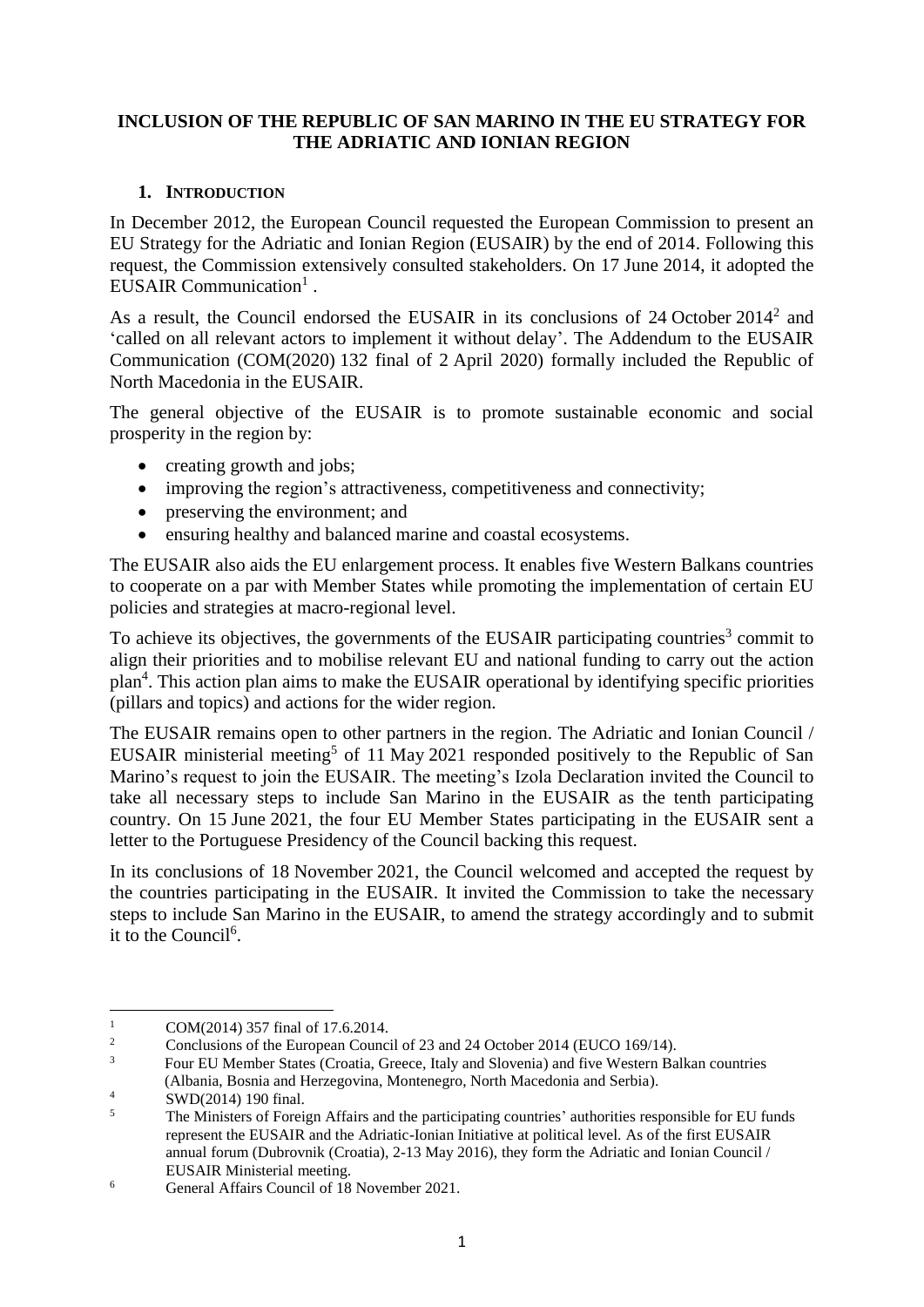# **2. INCLUSION OF SAN MARINO IN THE EUSAIR**

# **1. Political background**

San Marino is a close neighbour and partner of the EU and shares its core values. EU-San Marino relations, established in 1983, are based on a range of bilateral agreements. They cover areas such as customs, the taxation of private savings income and monetary issues. Since 2015, the EU has been negotiating association agreements (AAs) with Andorra, Monaco and San Marino. Under such an AA, the three countries would be able to participate in the single market and cooperate with the EU on flanking policies.

Given its dimension and geographical location in the Adriatic region, the territory of San Marino overlaps with the area where the EUSAIR carries out its projects, actions and activities. The government of San Marino fully shares the objectives of the EUSAIR and the principle of multilevel and multi-stakeholder cooperation.

# **2. San Marino's participation in the EUSAIR**

This Addendum to the EUSAIR Communication sets out the roles and responsibilities of San Marino in the multilevel governance of the EUSAIR and its relation with other participating countries.

For San Marino, participation in the EUSAIR entails cooperating and coordinating with other countries in the region in planning national, EU and other sources of funding to carry out its action plan.

With its inclusion in the EUSAIR, San Marino will have the right to participate in the EUSAIR governance structures including its political, coordination and operational levels<sup>7</sup>.

### **3. CONCLUSIONS**

The inclusion of San Marino in the EUSAIR will step up cooperation in the Adriatic and Ionian region. It will also strengthen the EUSAIR partnership and the relations between San Marino and the EU.

Participation in the EUSAIR, on a level playing field with all participating countries, will enable San Marino to become better acquainted with the governance mechanisms of an EU macro-regional strategy. At the same time, San Marino will gain experience and involvement in implementing EU policies.

A new map of the EUSAIR countries is enclosed.

 $\tau$ 

<sup>7</sup> Ministerial meetings (political level), EUSAIR governing board (coordination level) and thematic steering groups (operational level).